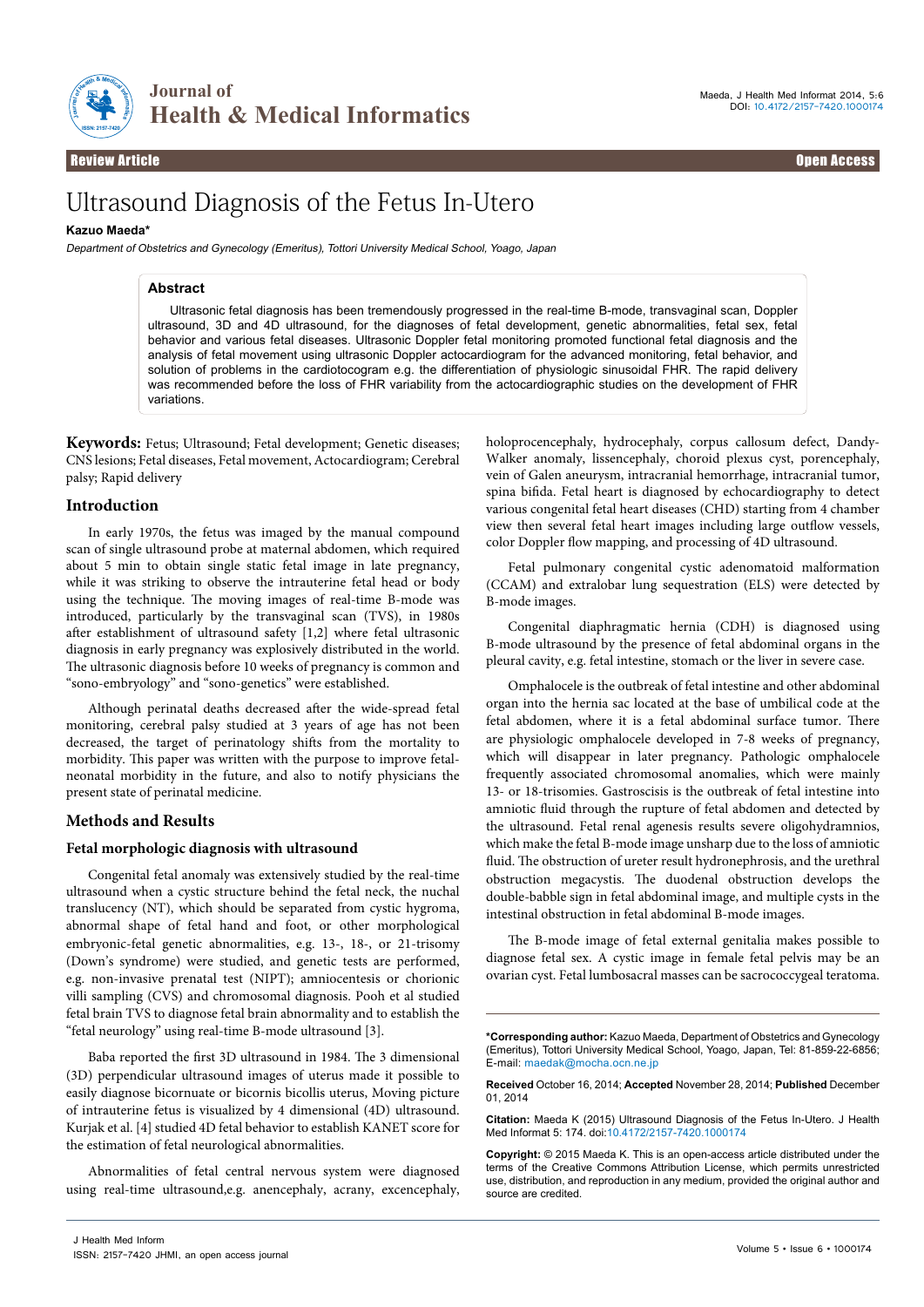Congenital diseases of fetal extremity diagnosed with B-mode images are shortage of long bones (a- or hypo-chondrogenesis), achondroplasia, thoracic dysplasia, congenital bowing of the limbs, winding long bones (campomelic dysplasia), osteogenesis imperfecta, thanatophoric dysplasia, short rib-polydactyly syndrome [5].

The other abnormal osteogenesisare Amelia, phocomelia, sirenomelia, Apert syndrome, craniosynostosis, polydactyly or amniotic band syndrome.

Hydrops fetalis is divided into immune and nonimmune hydrops [5].

### **Fetal growth estimated by B-mode ultrasound images**

 The author intended to use regression equations in the study of clinical data, instead of large data tables in every gestational weeks with the purpose to economize medical journal pages The crown-rump length (CRL)(Y mm) of normal embryo and early fetus is assessed by pregnancy weeks (X) using following regression equation calculated from the table of weeks of pregnancy and CRL (mm) [6]. Statistics is ystat 2004.

8-10 weeks (Y) were assessed by 16-35 mm CRL (X)

Y=013X+6.01, R<sup>2</sup>=1.00, p<0.001, error rate was 0.1%

Also CRL (Y) is assessed by gestational weeks (Y) ;

Y=7.8X-46.82, R<sup>2</sup>=1.00, p<0.001, error rate was 0.6%

6-11 weeks (Y) were assessed by 6-44 mm CRL (X).

 $Y = 7.8X - 46.01$ ,  $R^2 = 0.99$ , p<0.001, error rate was 2.5%.

CRL (Y) was assessed by gestational weeks (X).

 $\rm Y\texttt{=}0.58 X^2\textnormal{-}2.6 X\textnormal{-}0.98, R^2\texttt{=}1.00, p\texttt{<}0.001,$  error rate was 2.4%.

## **Estimated fetal weight (EFW)**

Although true fetal weight is known in the statistics of neonatal birth weight, fetal weight is estimated by fetal ultrasonic biometry in clinical office works using equations installed in diagnostic ultrasound devices, e.g. Shinozuka equation as follows;

EFW =1.07(BPD3 )+3.42 (APD × TD×FL) [7]

where EFW: estimated fetal weight (g)

BPD: biparietal diameter of fetal head (mm)

APD: antero-posterior diameter of fetal abdomen (mm)

TD: transverse diameter of fetal abdomen (mm)

FL: femur length (mm)

The circumferences of feta head and abdomen are used in some equations instead of diameter.

Mean estimated fetal weight (g) in male and female fetuses were reported in Europe. A regression equation is developed by the author to assess estimated male fetal weight from the gestational weeks of which original values were reported in large table [8].

Simple equation to know male EFW (Y) from the gestational weeks (X) is as follows;

 $Y=4.4 X^2 - 90.1 X + 380.34$ 

R2 =1.00, p<0.001, error rate is 0.9%.

Mean female EFW is 1/1.0 4 of mean male EFW in the original table [8], therefore, female EFW can be obtained by dividing male EFW by 1.04, where fetal sex is known by real-time B-mode ultrasound.

The fetal growth will be clinically normal if the estimated fetal weight is within ±10 % of standard EFW, because the 10% range was approx. the SD of standard EFW [8].

Fetal weight estimation is significant to diagnose excessive fetal growth (macrosomia) or fetal weight restriction (FGR).

#### **Ultrasonic doppler method**

 Ultrasound changes its frequency when it is reflected from a moving subject, where the frequency increases when the subject is approaching, and decreases if the subject is departing. The frequency difference to original ultrasound is the Doppler frequency. Color Doppler flow mapping images red color when the subject is approaching and blue color when it is departing. Spectral Doppler flow wave traces arterial blood pulsation in systolic and diastolic flow waves. Resistance and pulsatility indices (RI and PI) express the peripheral flow resistance to arterial blood flow.

Spectral pulsed Doppler flow records blood flow in fetal heart, large arteries, peripheral arteries, umbilical vessels, middle cerebral artery (MCA), ductus venosus, in organs including the brain, kidney etc. The Doppler flow methods are applied for the diagnosis of congenital heart disease (CHD), e.g. atrial and ventricular septal defects (ASD & VSD), suspect of chromosomal anomaly by single umbilical cord artery, by reverse flow of ductus venosus (DV), and fetal compromise with the loss of diastolic flow or its reverse flow, or pulsive umbilical venous flow, fetal anemia by high blood flow velocity in MCA, the diagnosis of blood volume by the preload index (PLI) of reverse vena cava inferior flow, etc.

Since the pulsed Doppler technique tends to increase its ultrasound intensity, ISUOG safety committee published a statement on the use of pulsed Doppler ultrasound [9].

As reported several times in J Health Med Inform, clinically useful Actocardiogram utilizes continuous wave Doppler ultrasound of fetal movement and fetal heart beats to record fetal movement signal and fetal heart rate with single ultrasound probe. It is safe in prolonged fetal monitoring, because its ultrasound intensity is as low as  $1 \text{ mW}/ \text{ cm}^2$ [10], which is the same as 0.005 thermal index, and capable to be used for 138 days.

## **Functional studies on ultrasonic doppler fetal actocardiogram**

The actocardiogram, which was invented by the author [11], is simultaneous record of fetal heart rate (FHR) and movement using single ultrasonic probe with as well as tocodynamometry, namely, it is the combination of cardiotocogram (CTG) and the recod of fetal movement signals. .

Fetal behavior was visually classified into active, resting, intermediate and hyper-active states using the actocardiogram (ACG), which was characterized by 4 parameters including mean duration, occupancy and frequency of fetal movements, and the ratio of fetal acceleration duration to that of fetal movement burst (A/B ratio) [12].

Four fetal movement parameters are defined as follows;

1. Burst duration (sec): Mean duration of fetal movement burst

2. Occupancy (%): Percentage of the sum of movement burst durations against the whole analysis time.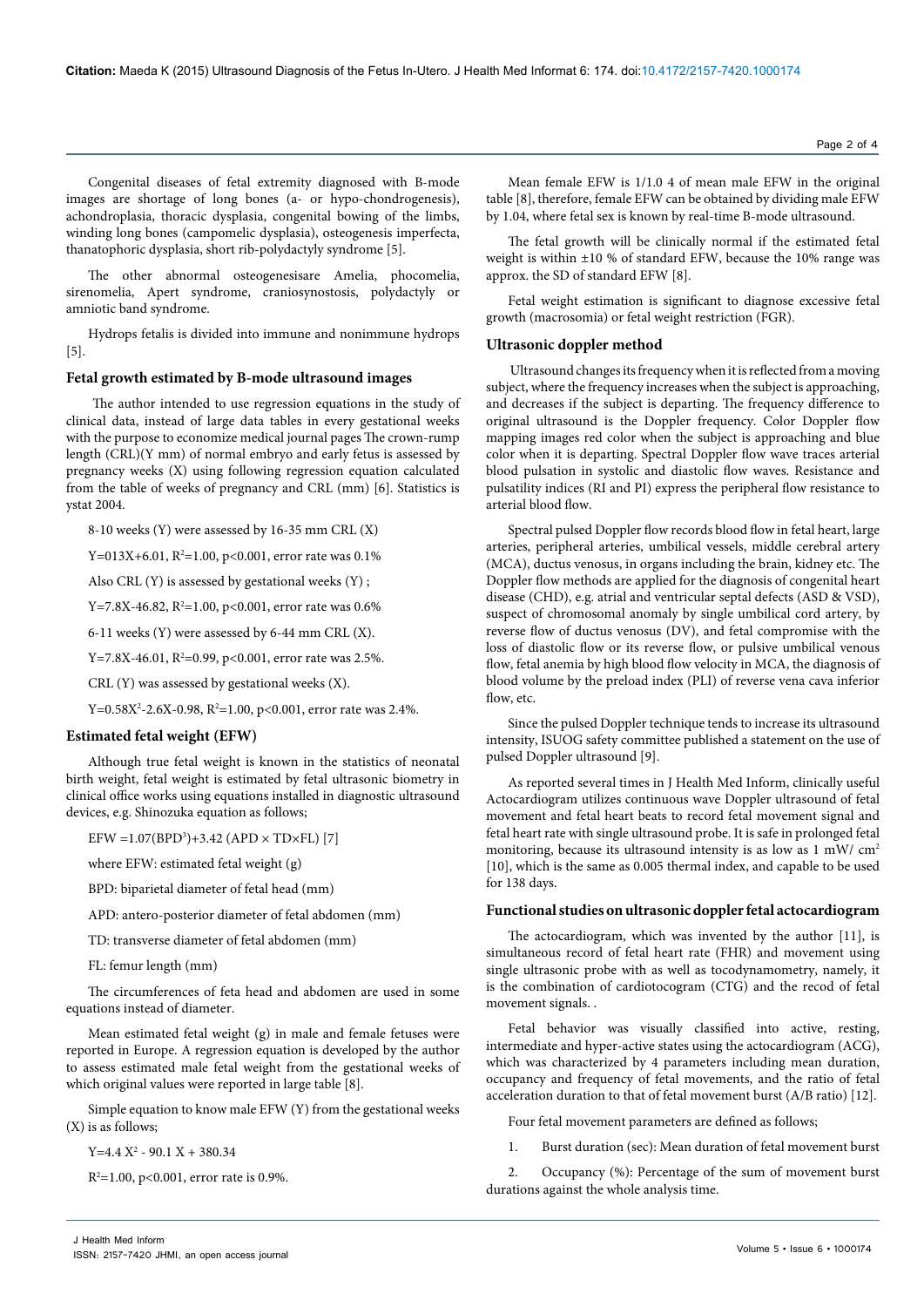|               | Behavioral Duration States   Occupancy (%I Fequency(cpm) A/B ratio (%)<br><b>N</b> States |
|---------------|-------------------------------------------------------------------------------------------|
| Restting      | 0000/012                                                                                  |
| Active        | 29.7 ± 10.3 32.7 ± 14.8 0.7 ± 0.2 1.4 ± 0.4 14                                            |
| Intermediate  | $17.7 \pm 3.76.4 \pm 1.80.2 \pm 0.031.2 \pm 0.35$                                         |
| Highly active | 88.6 ± 14.6 44.1 ± 5.3 0.5 ± 0.3 1.2 ± 0.1 3                                              |

**Table 1:** Quatitative characters of four fetal behaviors.

3. Frequency (cpm): The icidence of movement bursts in one min

4. A/B ratio (%): The ratio of the sum of acceleeration durations to the sum of movement burst durations.

Quantitative values of four fetal behaioral states detected by fetal ACGs were characteistic four fetal behaiors. Since the A/B ratio was constant among the behavioral states of normal fetus, pathological fetal stats will be estimated by reduced A/B ratio (Table 1).

The non-reactive FHR (loss of acceleration), physiologic pseudosinusoidal FHR, fetal hiccupping were clearly diagnosed by the ACG [13,14]. The A/B ratio ranked the severity of fetal central nervous system (CNS) lesion [15] and predicted short and long term outcome of fetal disorders [16], and monitored long course of fetal treatment [15].

Since the fetal movement burst provoked FHR acceleration, moderate periodic fetal movements provoked moderate FHR baseline variation, minor movements provoked the FHR baseline variability and these FHR changes were produced by the reaction of fetal mid-brain to fetal movements, it was estimated that the loss of variability will be caused by general damage of fetal brain, therefore, it was recommended to perform such rapid delivery as C-section before the loss of variability in the fetal monitoring to reduce infantile cerebral palsy [17-19].

## **Discussion and Conclusion**

 Each neonatal and maternal mortalities were approx.1/100 in 2010 in Japan comparing to 1899 [20], namely, the perinatal care will pursue the correct course to further decrease mortality of mother and infants, while the morbidity was still high particularly in preterm births, i.e. the profound cerebral palsy (CP) was 45/548 (8.2%) at 3 years of age in the preterm babies born in 22-25 weeks of pregnancy [21], while the mortality was extensively improved. Therefore, it will be suggested to improve the morbidity, particularly to reduce cerebral palsy of infants in the future [17-19].

There was the report of Yamamoto et al. [22] that 18% of the infants of preterm birth developed periventricular leukomalacia (PVL) and CP who preserved periventricular echodensity (PVE) until preterm births, where PVE was the white tissue of high echogenesity at periventricular area in the ultrasound B-mode images of fetal brain. The CP ratio was 0.2% 4 cases of total 2,000 births when the PVE preserved until the preterm births. There was no CP if the PVE disappeared before the preterm births or in the full-term births. Profound CP will reduce to 41/548 (7.9%, that is 0.3% reduction), if there is no PVE in preterm births. Since neither PVL nor CP developed in the babies of full-term births, the CP caused by preterm births will be decreased to 0 %, if the preterm labor is treated to prolong the pregnancy until full term births [23].

Therefore, the strategy to prevent PVL and CP will be 1) Tocolysis of preterm labor until full-tem birth: A new labor developing mechanism will be applied for the tocolysis, if the pharmaceutical tocolysis is insufficient, where new tocolysia is to paralyze the nerve between the uterus and brain by anesthesia or sedation, because the regular uterine contraction is produced by the positive feed-back loop oscillation including the uterus-brain nerve [23], or 2) The preterm neonatal head is examined with B-mode ultrasound in the day of birth to detect PVE., where the neonatal PVE is treated to disappear with various method, e.g. hydrocortisone, erythropoietin, growth factor, etc, if a neonatal PVE is found by ultrasound and successfully treated. Unfortunately, no therapeutic method is established, but the 4 CP cases, which is 0.2% of total births and half of reported profound CP [21], will be prevented, if the strategies are successful.

As discussed before, an asphyxic fetus is recommended to receive rapid delivery before the loss of FHR baseline variability to reduce the CP caused by hypoxic brain damage, instead of the C-section after the loss of variability, which is effective to prevent fetal death but it will be ineffective to prevent fetal brain damage [17-19].

#### **References**

- 1. Maeda K, Murao F, Yoshiga T, Yamauchi C, Tsuzaki T (1986) Experimental studies on the suppression of cultured cell growth curves after irradiation with CW and pulsed ultrasound. IEEE Trans Ultrason Ferroelectr and Freq Control 33: 186-193.
- 2. [Maeda K, Ide M \(1986\) The limitation of the ultrasound intensity for diagnostic](http://www.ncbi.nlm.nih.gov/pubmed/18291777)  [devices in the Japanese Industrial standards. IEEE Trans Ultrasonics,](http://www.ncbi.nlm.nih.gov/pubmed/18291777)  [Ferroelectrics and Freq Control UFFC-33: 241-244.](http://www.ncbi.nlm.nih.gov/pubmed/18291777)
- 3. [Pooh RK, Kujak A \(2009\) Fetal Neurology. New Delhi, St Louis. Jaypee](http://www.jaypeejournals.com/eJournals/ShowTextE.aspx?Path=_eJournals/4821_Editorial_E.pdf)  [Brothers.](http://www.jaypeejournals.com/eJournals/ShowTextE.aspx?Path=_eJournals/4821_Editorial_E.pdf)
- 4. [Kurjak A, Abo-Yaqoub S, Stanojevic M \(2010\) The potential of 4D sonography](http://www.ncbi.nlm.nih.gov/pubmed/20047526)  [in the assessment of fetal neurobehavior--multicentric study in high-risk](http://www.ncbi.nlm.nih.gov/pubmed/20047526)  [pregnancies. J Perinat Med. 38: 77-82.](http://www.ncbi.nlm.nih.gov/pubmed/20047526)
- 5. Takeuchi H (2009) Ultrasound Fetal Pathology Nankodo Tokyo.
- 6. Hadlock F, ShahYP, Kanon DJ (1992) Fetal crown-rump lenth: reevaluation of relation to menstrual age (15-18weeks) with high resolution US Radiology 182: 501-505.
- 7. [Shinozuka N \(1987\) Formulas for fetal weight estimation by ultrasound](http://www.ncbi.nlm.nih.gov/pubmed/3318464)  [measurements based on neonatal specific gravities and volumes. Am J Obstet](http://www.ncbi.nlm.nih.gov/pubmed/3318464)  [Gynecol 157: 1140-1145.](http://www.ncbi.nlm.nih.gov/pubmed/3318464)
- 8. [Schwalzler P, Bld JM, Holden D, Campbell S, Ville Y \(2004\) Sex specific](http://www.ncbi.nlm.nih.gov/pubmed/14970994)  [antenatal reference growth charts for uncomplicated singleton pregnancies at](http://www.ncbi.nlm.nih.gov/pubmed/14970994)  [15-40 week of gestation. Ultrasound Obstet Gynecol 23: 23-29.](http://www.ncbi.nlm.nih.gov/pubmed/14970994)
- 9. [Bioeffects and safety committee, \(2011\) ISUOG statement on the safe use](http://www.isuog.org/nr/rdonlyres/090dc178-48bf-4861-aff8-3531f8a50fe0/0/isuog_safety_statement_2011.pdf)  of Doppler in the 11 to 13<sup>+6</sup> weeks fetal ultrasound examination. Ultrasound [Obstet Gynecol 37: 625-628.](http://www.isuog.org/nr/rdonlyres/090dc178-48bf-4861-aff8-3531f8a50fe0/0/isuog_safety_statement_2011.pdf)
- 10. [Maeda K \(2013\) Quantitative Analysis of Fetal Actocardiogram: Update. J](http://omicsonline.org/quantitative-analysis-of-fetal-actocardiogram-update-2157-7420.1000140.php?aid=21916)  [Health Med Informat 4:140.](http://omicsonline.org/quantitative-analysis-of-fetal-actocardiogram-update-2157-7420.1000140.php?aid=21916)
- 11. [Maeda K \(1984\) Studies on new ultrasonic Doppler fetal actograph, and](http://www.ncbi.nlm.nih.gov/pubmed/6699457)  [continuous recording of fetal movement. Acta Obstet Gynecol Jpn 36: 280-288.](http://www.ncbi.nlm.nih.gov/pubmed/6699457)
- 12. Nagasawa T (2000) Ultrasound intensity of actocardiography, personal communication.
- 13. [Maeda K \(2004\) Fetal monitoring and actocardiogram in the evaluation of fetal](http://informahealthcare.com/doi/abs/10.3109/14722240410001713920)  [behavior. Ultrasound Rev Obstet Gynecol 4: 12-25.](http://informahealthcare.com/doi/abs/10.3109/14722240410001713920)
- 14. [Ito T, Maeda K, Takahashi H, Nagata N, Nakajima K, et al. \(1994\)](http://www.ncbi.nlm.nih.gov/pubmed/8035293)  [Differentiation between physiologic and pathologic sinusoidal FHR pattern by](http://www.ncbi.nlm.nih.gov/pubmed/8035293)  [fetal actocardiogram. J Perinat Med 22: 39-48.](http://www.ncbi.nlm.nih.gov/pubmed/8035293)
- 15. [Maeda K, Morokuma S, Yoshida S, Ito T, Pooh RK, et al. \(2006\) Fetal behavior](http://www.ncbi.nlm.nih.gov/pubmed/16965227)  [analyzed by ultrasonic actocardiogram in cases with central nervous system](http://www.ncbi.nlm.nih.gov/pubmed/16965227)  [lesions. J Perinat Med 34: 398-403.](http://www.ncbi.nlm.nih.gov/pubmed/16965227)
- 16. [Maeda K, Iwabe T, Ito T, Minagawa Y, Morokuma S, et al. \(2009\) Detailed](http://www.ncbi.nlm.nih.gov/pubmed/19290849)  multigrade evaluation of fetal disorders with the quantified actocardiogram. J [Perinat Med 37: 392-396.](http://www.ncbi.nlm.nih.gov/pubmed/19290849)
- 17. [Maeda K \(2012\) Actocardiographic analysis of fetal hypoxia detected by the](http://omicsonline.org/2157-7420/2157-7420-4-118.php)  [bradycardia, loss of fetal heart rate acceleration and long term variability. J](http://omicsonline.org/2157-7420/2157-7420-4-118.php)  [Health Med Inform 4: 118.](http://omicsonline.org/2157-7420/2157-7420-4-118.php)